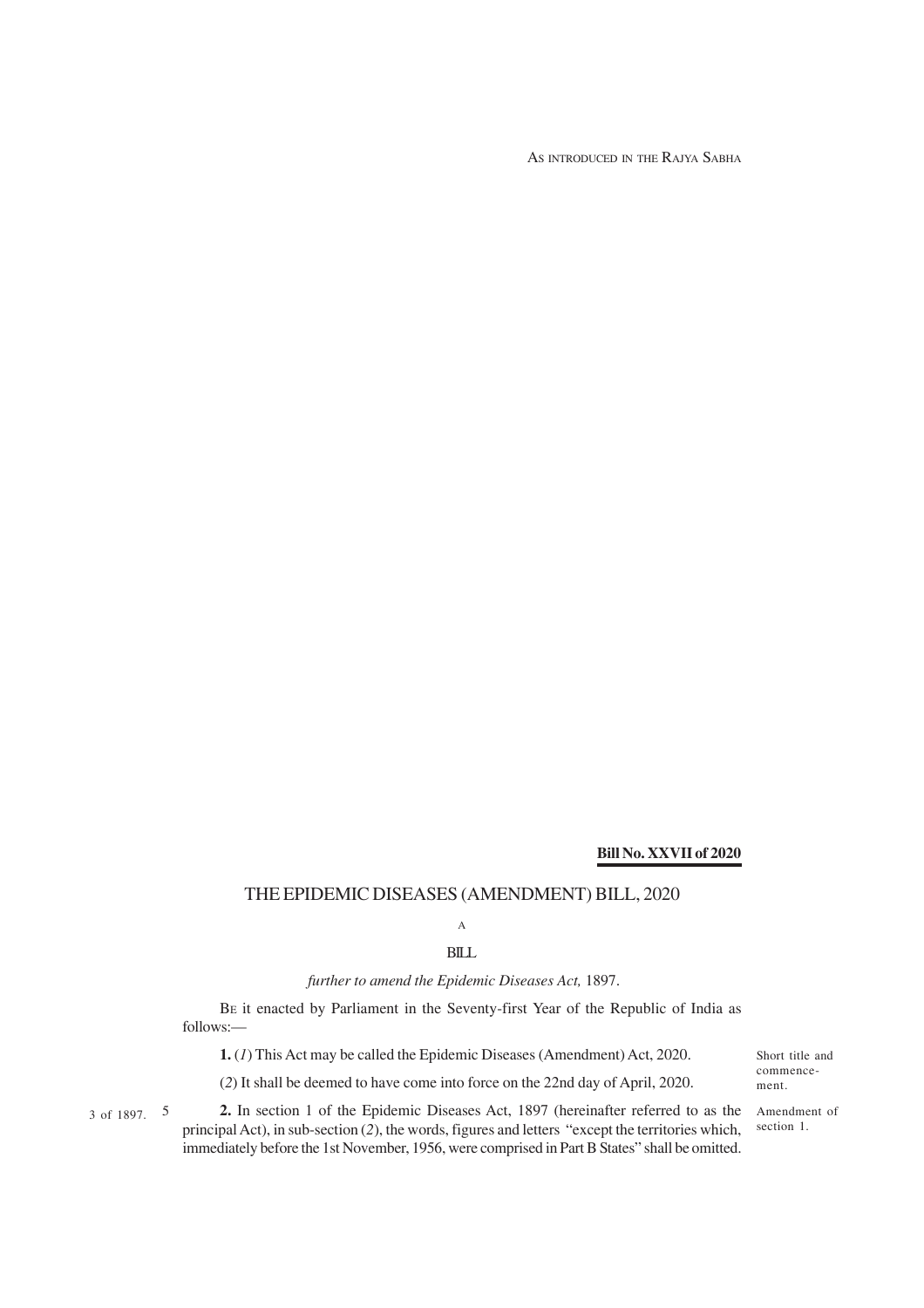Insertion of new section 1A.

Definitions.

**3.** After section 1 of the principal Act, the following section shall be inserted, namely:—

'1A. In this Act, unless the context otherwise requires,––

(*a*) "act of violence" includes any of the following acts committed by any person against a healthcare service personnel serving during an epidemic, which causes or may cause––

(*i*) harassment impacting the living or working conditions of such healthcare service personnel and preventing him from discharging his duties;

(*ii*) harm, injury, hurt, intimidation or danger to the life of such healthcare service personnel, either within the premises of a clinical establishment or otherwise;

(*iii*) obstruction or hindrance to such healthcare service personnel in the discharge of his duties, either within the premises of a clinical establishment or otherwise; or

(*iv*) loss or damage to any property or documents in the custody of, or in relation to, such healthcare service personnel;

(*b*) "healthcare service personnel" means a person who while carrying out his duties in relation to epidemic related responsibilities, may come in direct contact with affected patients and thereby is at the risk of being impacted by such disease, and includes––

(*i*) any public and clinical healthcare provider such as doctor, nurse, 20 paramedical worker and community health worker;

(*ii*) any other person empowered under the Act to take measures to prevent the outbreak of the disease or spread thereof; and

(*iii*) any person declared as such by the State Government, by notification in the Official Gazette;

(*c*) "property" includes––

(*i*) a clinical establishment as defined in the Clinical Establishments (Registration and Regulation) Act, 2010;

(*ii*) any facility identified for quarantine and isolation of patients during an epidemic;

30

40

45

25

5

10

15

23 of 2010.

22 of 1934. 31 of 2010.

(*iii*) a mobile medical unit; and

(*iv*) any other property in which a healthcare service personnel has direct interest in relation to the epidemic;

(*d*) the words and expressions used herein and not defined, but defined in the Indian Ports Act, 1908, the Aircraft Act, 1934 or the Land Ports Authority of India Act, 2010, as the case may be, shall have the same meaning as assigned to them in that Act.'. 15 of 1908. 35

Amendment of section 2A.

**4.** In section 2A of the principal Act, for the portion beginning with the words "the Central Government may take measures" and ending with the words "as may be necessary", the following shall be substituted, namely:––

"the Central Government may take such measures, as it deems fit and prescribe regulations for the inspection of any bus or train or goods vehicle or ship or vessel or aircraft leaving or arriving at any land port or port or aerodrome, as the case may be, in the territories to which this Act extends and for such detention thereof, or of any person intending to travel therein, or arriving thereby, as may be necessary.".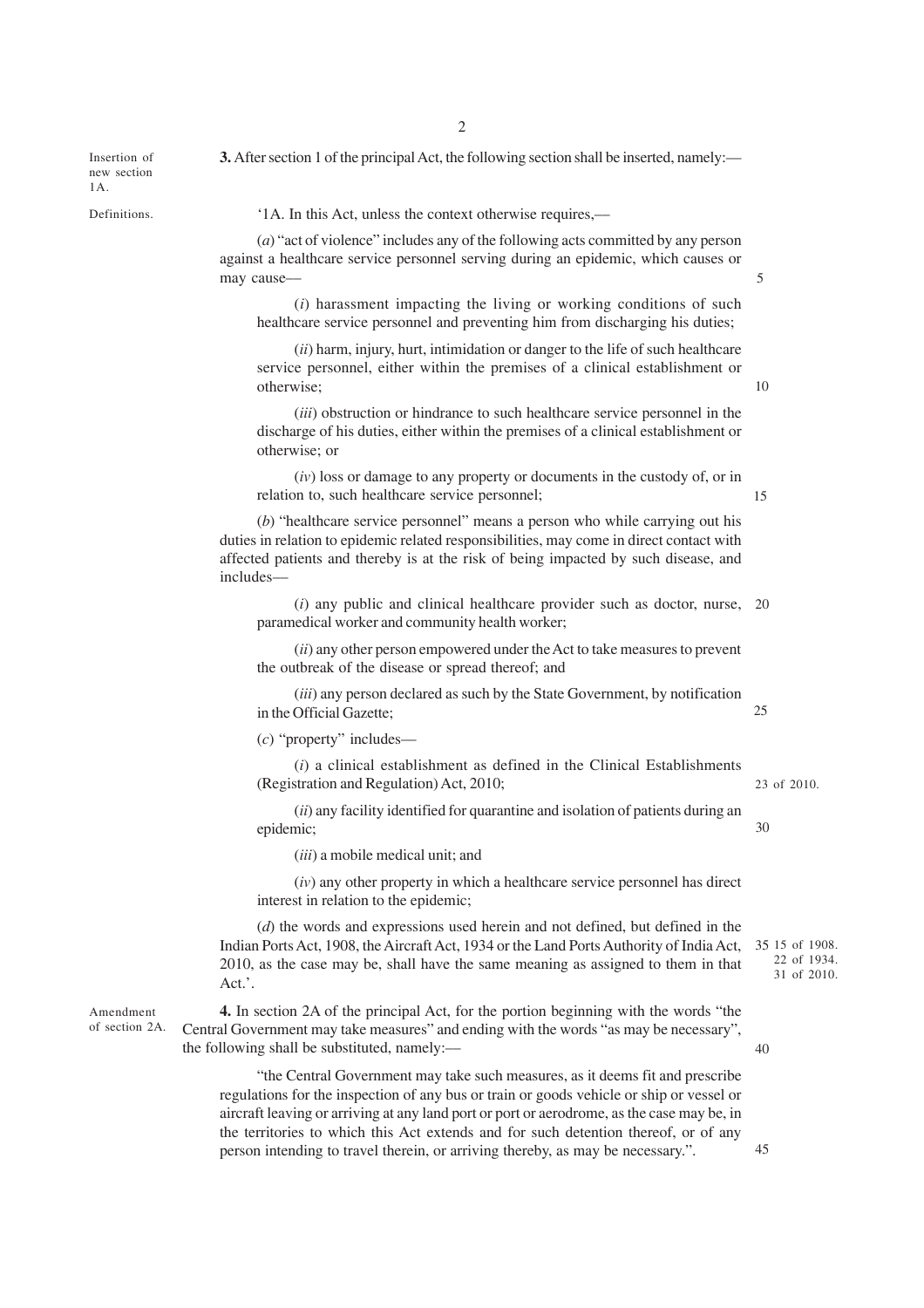personnel or cause any damage or loss to any property during an epidemic.".

**5.** After section 2A of the principal Act, the following section shall be inserted, namely:— Insertion of new section

 $2R$ 

"2B. No person shall indulge in any act of violence against a healthcare service Prohibition of violence against healthcare service personnel and damage to property.

**6.** Section 3 of the principal Act shall be renumbered as sub-section (*1*) thereof, and Amendment after sub-section (*1*) as so renumbered, the following sub-sections shall be inserted, namely: of section 3. 5

"(*2*) Whoever,––

(*i*) commits or abets the commission of an act of violence against a healthcare service personnel; or

10

 $40$ 

(*ii*) abets or causes damage or loss to any property,

shall be punished with imprisonment for a term which shall not be less than three months, but which may extend to five years, and with fine, which shall not be less than fifty thousand rupees, but which may extend to two lakh rupees.

(*3*) Whoever, while committing an act of violence against a healthcare service personnel, 45 of 1860. 15 causes grievous hurt as defined in section 320 of the Indian Penal Code to such person, shall be punished with imprisonment for a term which shall not be less than six months, but which may extend to seven years and with fine, which shall not be less than one lakh rupees, but which may extend to five lakh rupees.".

**7.** After section 3 of the principal Act, the following sections shall be inserted, namely:  $\qquad \qquad$  Insertion of

new sections 3A, 3B, 3C, 3D and 3E.

| 2 of 1974. | 20 | '3A. Notwithstanding anything contained in the Code of Criminal Procedure,<br>$1973-$                                                                                                                                                                                                                                                                                                                            | Cognizance,<br>investigation<br>and trial of |
|------------|----|------------------------------------------------------------------------------------------------------------------------------------------------------------------------------------------------------------------------------------------------------------------------------------------------------------------------------------------------------------------------------------------------------------------|----------------------------------------------|
|            |    | (i) an offence punishable under sub-section (2) or sub-section (3) of<br>section 3 shall be cognizable and non-bailable;                                                                                                                                                                                                                                                                                         | offences.                                    |
|            | 25 | ( <i>ii</i> ) any case registered under sub-section (2) or sub-section (3) of<br>section 3 shall be investigated by a police officer not below the rank of Inspector;                                                                                                                                                                                                                                            |                                              |
|            |    | ( <i>iii</i> ) investigation of a case under sub-section (2) or sub-section (3) of<br>section 3 shall be completed within a period of thirty days from the date of<br>registration of the First Information Report;                                                                                                                                                                                              |                                              |
|            | 30 | $(iv)$ in every inquiry or trial of a case under sub-section (2) or<br>sub-section $(3)$ of section 3, the proceedings shall be held as expeditiously as<br>possible, and in particular, when the examination of witnesses has once begun,<br>the same shall be continued from day to day until all the witnesses in attendance<br>have been examined, unless the Court finds the adjournment of the same beyond |                                              |
|            | 35 | the following day to be necessary for reasons to be recorded, and an endeavour<br>shall be made to ensure that the inquiry or trial is concluded within a period of<br>one year:                                                                                                                                                                                                                                 |                                              |

Provided that where the trial is not concluded within the said period, the Judge shall record the reasons for not having done so:

Provided further that the said period may be extended by such further period, for reasons to be recorded in writing, but not exceeding six months at a time.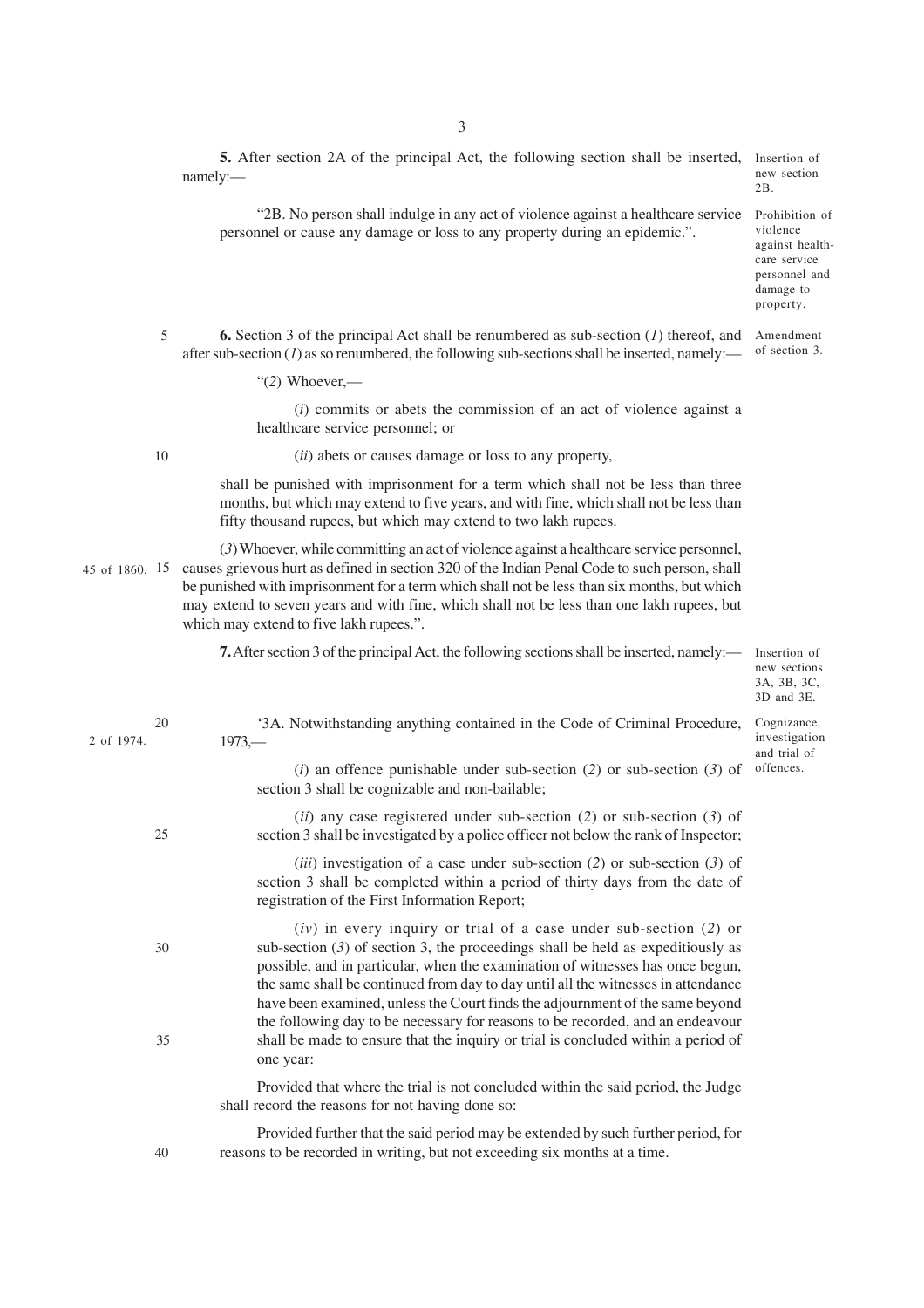Composition of certain offences.

Presumption as to certain offences.

Presumption of culpable mental state.

Compensation for acts of violence.

Repeal and savings.

3B. Where a person is prosecuted for committing an offence punishable under sub-section (*2*) of section 3, such offence may, with the permission of the Court, be compounded by the person against whom such act of violence is committed.

3C. Where a person is prosecuted for committing an offence punishable under sub-section  $(3)$  of section 3, the Court shall presume that such person has committed  $5$ such offence, unless the contrary is proved.

3D. (*1*) In any prosecution for an offence under sub-section (*3*) of section 3 which requires a culpable mental state on the part of the accused, the Court shall presume the existence of such mental state, but it shall be a defence for the accused to prove the fact that he had no such mental state with respect to the act charged as an 10 offence in that prosecution.

(*2*) For the purposes of this section, a fact is said to be proved only when the Court believes it to exist beyond reasonable doubt and not merely when its existence is established by a preponderance of probability.

*Explanation*.—In this section, "culpable mental state" includes intention, motive, 15 knowledge of a fact and the belief in, or reason to believe, a fact.

3E.(*1*) In addition to the punishment provided for an offence under sub-section (*2*) or sub-section (*3*) of section 3, the person so convicted shall also be liable to pay, by way of compensation, such amount, as may be determined by the Court for causing hurt or grievous hurt to any healthcare service personnel.

(*2*) Notwithstanding the composition of an offence under section 3B, in case of damage to any property or loss caused, the compensation payable shall be twice the amount of fair market value of the damaged property or the loss caused, as may be determined by the Court.

(*3*) Upon failure to pay the compensation awarded under sub-sections (*1*) and 25 (*2*), such amount shall be recovered as an arrear of land revenue under the Revenue Recovery Act, 1890.'.

**8.** (*1*) The Epidemic Diseases (Amendment) Ordinance, 2020 is hereby repealed.

(*2*) Notwithstanding such repeal, anything done or any action taken under the Epidemic Diseases Act, 1897, as amended by the said Ordinance, shall be deemed to have been done 30 3 of 1897. or taken under the corresponding provisions of the said Act as amended by this Act.

1 of 1890.

20

Ord. 5 of 2020.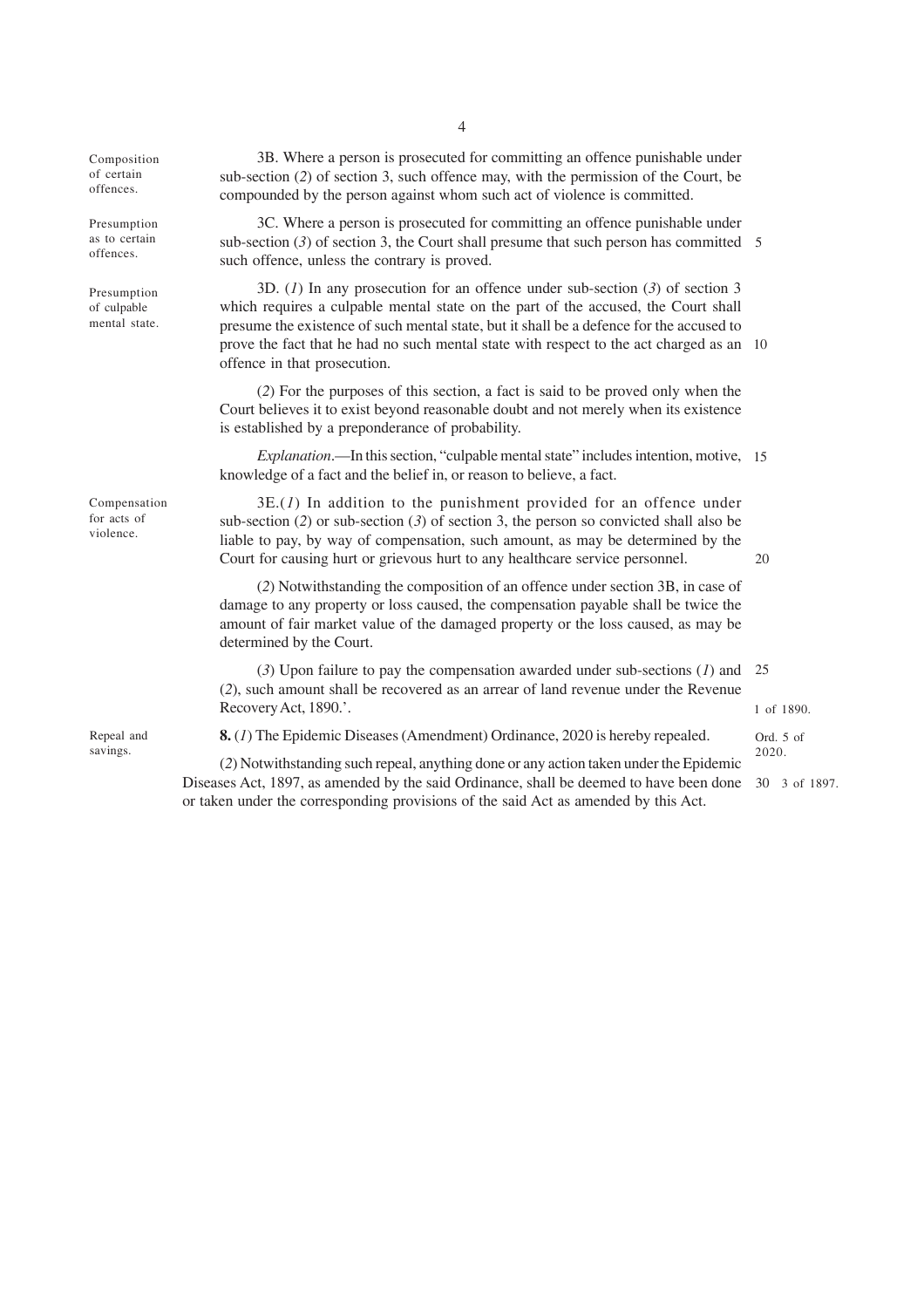### STATEMENT OF OBJECTS AND REASONS

The Epidemic Diseases Act, 1897 was enacted to provide for better prevention of the spread of dangerous epidemic diseases. The Act empowers the Central Government and the State Government to take measures and prescribe regulations whenever there is a threat or outbreak of any dangerous epidemic disease.

2. During the current COVID-19 pandemic, there have been instances where the healthcare service personnel, who are at the forefront of fighting such disease, have been stigmatized and ostracized, besides being targeted and attacked by miscreants. Such incidences have resulted in deeply hurting the morale of healthcare service personnel, thereby obstructing them from performing their duties, and consequently, the entire effort at containing COVID-19 pandemic has suffered due to such attacks on healthcare service personnel, their property and healthcare facility.

3. Though State Governments have enacted special laws to give protection to doctors and other medical personnel, the provisions contained therein are focused more towards physical violence at workplaces and the penal provisions thereof are not stringent enough to deter such mischief being committed. The Epidemic Diseases Act, 1897 also does not provide effective deterrence to such acts of violence or harassment meted out to healthcare service personnel. Therefore, in order to curb such unprecedented acts of violence, including physical and mental harassment and damage to property during COVID-19 pandemic, there was an urgent need to have a law in place that provides protection to healthcare service personnel.

4. As the Parliament was not in session and an urgent legislation was required to be made in this regard, the President promulgated the Epidemic Diseases (Amendment) Ordinance, 2020 on the 22nd day of April, 2020 under clause (1) of article 123 of the Constitution.

5. The Epidemic Diseases (Amendment) Bill, 2020 which seeks to replace the Epidemic Diseases (Amendment) Ordinance, 2020 (Ord. 5 of 2020) provides for —

(*i*) conferment of concurrent powers upon the Central Government as that of the State Government to take any measures to prevent the outbreak of an epidemic or the spread thereof;

(*ii*) enlarging the scope of section 2A by empowering the Central Government to regulate the inspection of any bus, train, goods vehicle, ship, vessel, or aircraft leaving or arriving at any land port, port or aerodrome, in the territories to which the said Act extends and detention of any person wherever necessary;

(*iii*) stringent provisions to act as effective deterrents as under:—

(*a*) making acts of violence cognizable and non-bailable offence;

(*b*) commission or abetment of acts of violence shall be punished with imprisonment for a term which shall not be less than three months, but which may extend to five years, and with fine which shall not be less than fifty thousand rupees, but which may extend to two lakh rupees;

(*c*) for causing grievous hurt, punishment shall be with imprisonment for a term which shall not be less than six months, but which may extend to seven years, and with fine which shall not be less than one lakh rupees, but which may extend to five lakh rupees;

(*d*) in addition, the person convicted shall also be liable to pay compensation to the victim, and twice the amount of fair market value of the damaged property or the loss caused, as determined by the Court;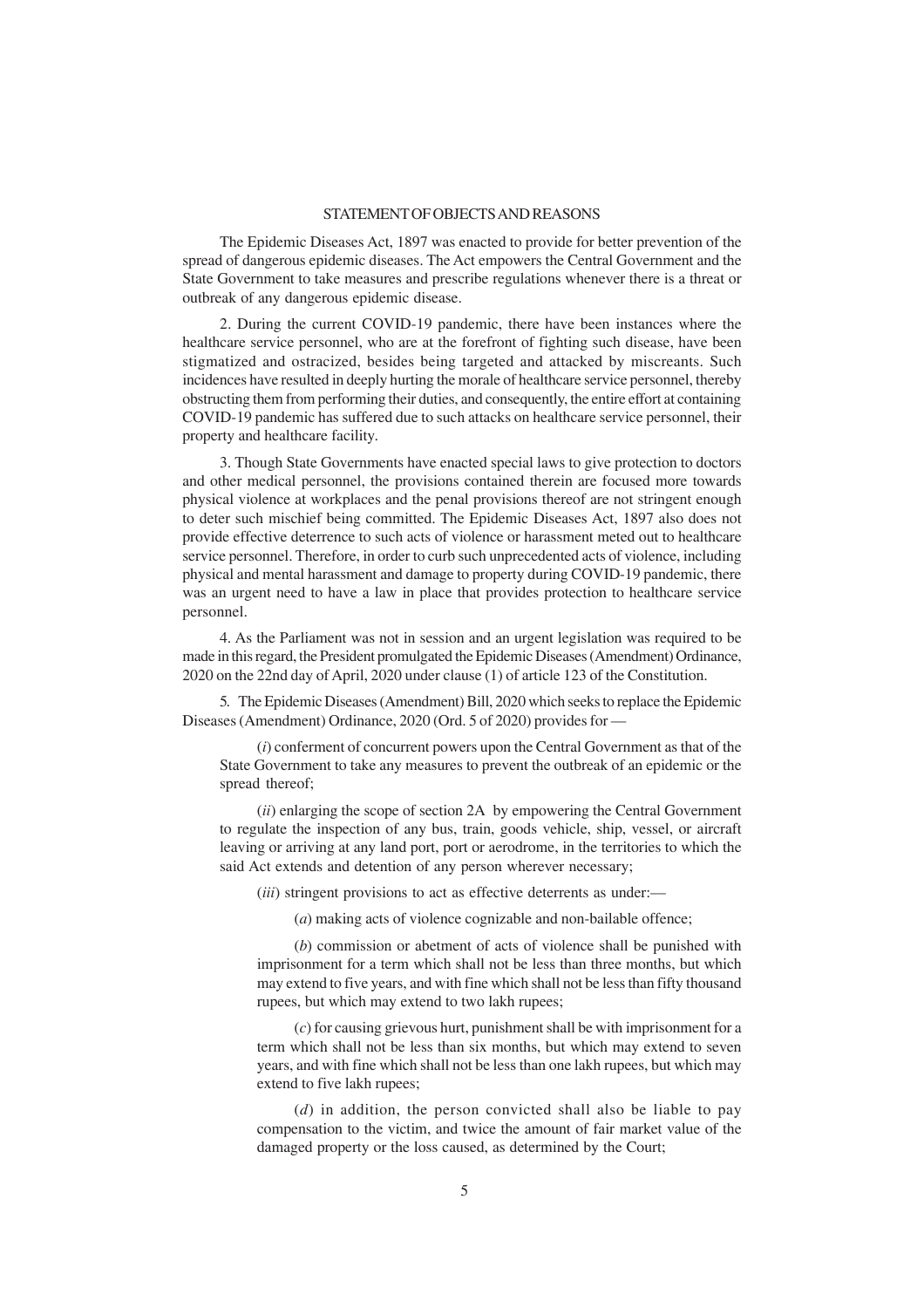(*iv*) expeditious conclusion of investigation and trial by providing that offences shall be investigated by an officer of the rank of Inspector within a period of thirty days, and trial to be completed within one year, unless extended by the court for reasons to be recorded in writing.

6. The Bill seeks to replace the aforesaid Ordinance.

NEW DELHI; DR. HARSH VARDHAN.

*The* 5*th August,* 2020.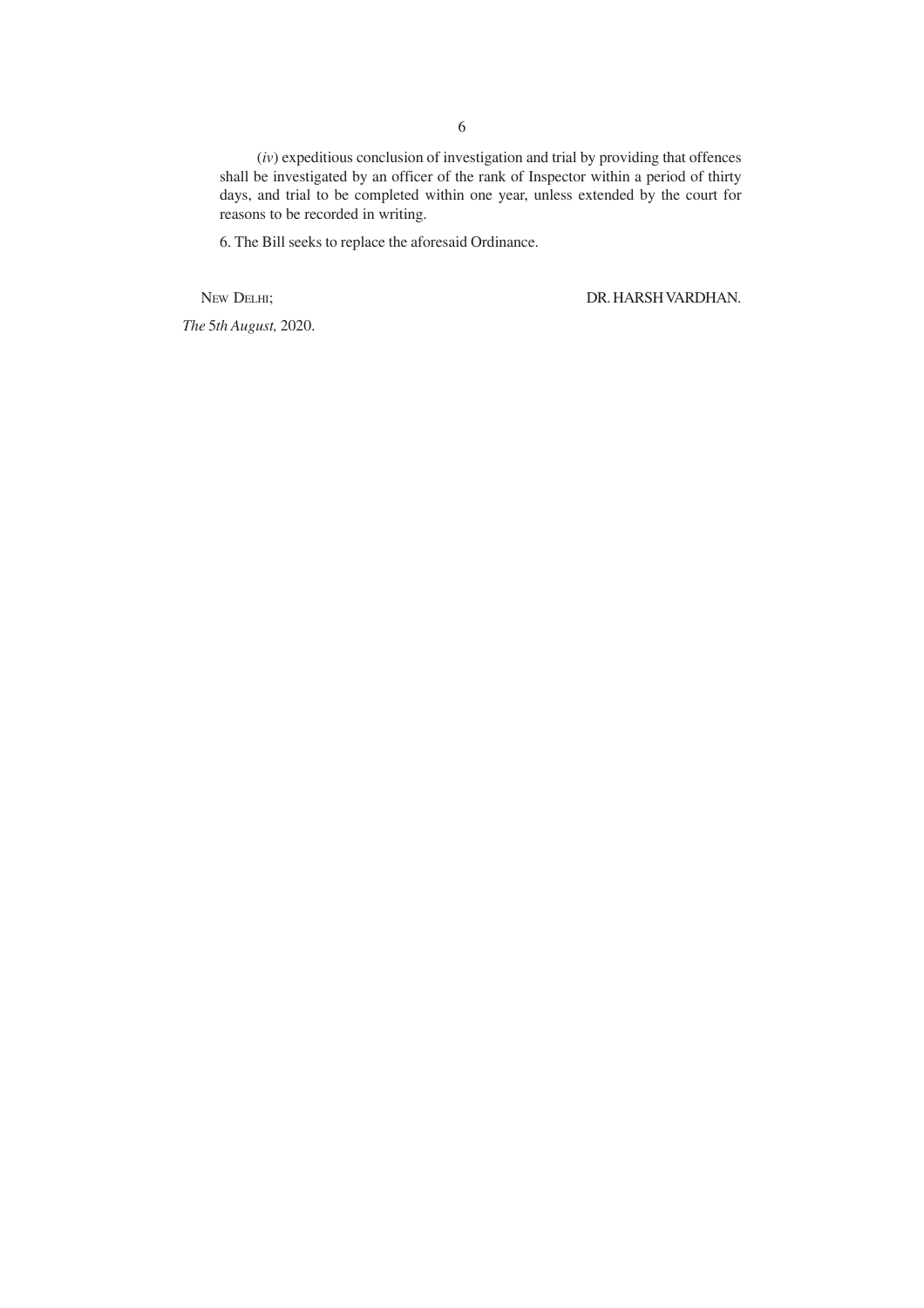### **ANNEXURE**

#### EXTRACT FROM THE EPIDEMIC DISEASES ACT, 1897

(3 OF 1897)

| $\ast$                                                                                                                                            | ∗ |   |   | ж | ж |                              |  |  |  |
|---------------------------------------------------------------------------------------------------------------------------------------------------|---|---|---|---|---|------------------------------|--|--|--|
| 1. $(I)$                                                                                                                                          | ∗ | ∗ | * | ∗ |   | * Short title and<br>extent. |  |  |  |
| (2) It extends to the whole of India except the territories which, immediately before the<br>1st November, 1956, were comprised in Part B States. |   |   |   |   |   |                              |  |  |  |

**2A.** When the Central Government is satisfied that India or any part thereof is visited Powers of by, or threatened with, an outbreak of any dangerous epidemic disease and that the ordinary provisions of the law for the time being in force are insufficient to prevent the outbreak of Government. such disease or the spread thereof, the Central Government may take measures and prescribe regulations for the inspection of any ship or vessel leaving or arriving at any port in the territories to which this Act extends and for such detention thereof, or of any person intending to sail therein, or arriving thereby, as may be necessary. Central

 $*$   $*$   $*$   $*$   $*$ 

**3.** Any person disobeying any regulation or order made under this Act shall be deemed Penalty. to have committed an offence punishable under section 188 of the Indian Penal Code. 45 of 1860.

 $*$  \*  $*$  \*  $*$  \*  $*$  \*